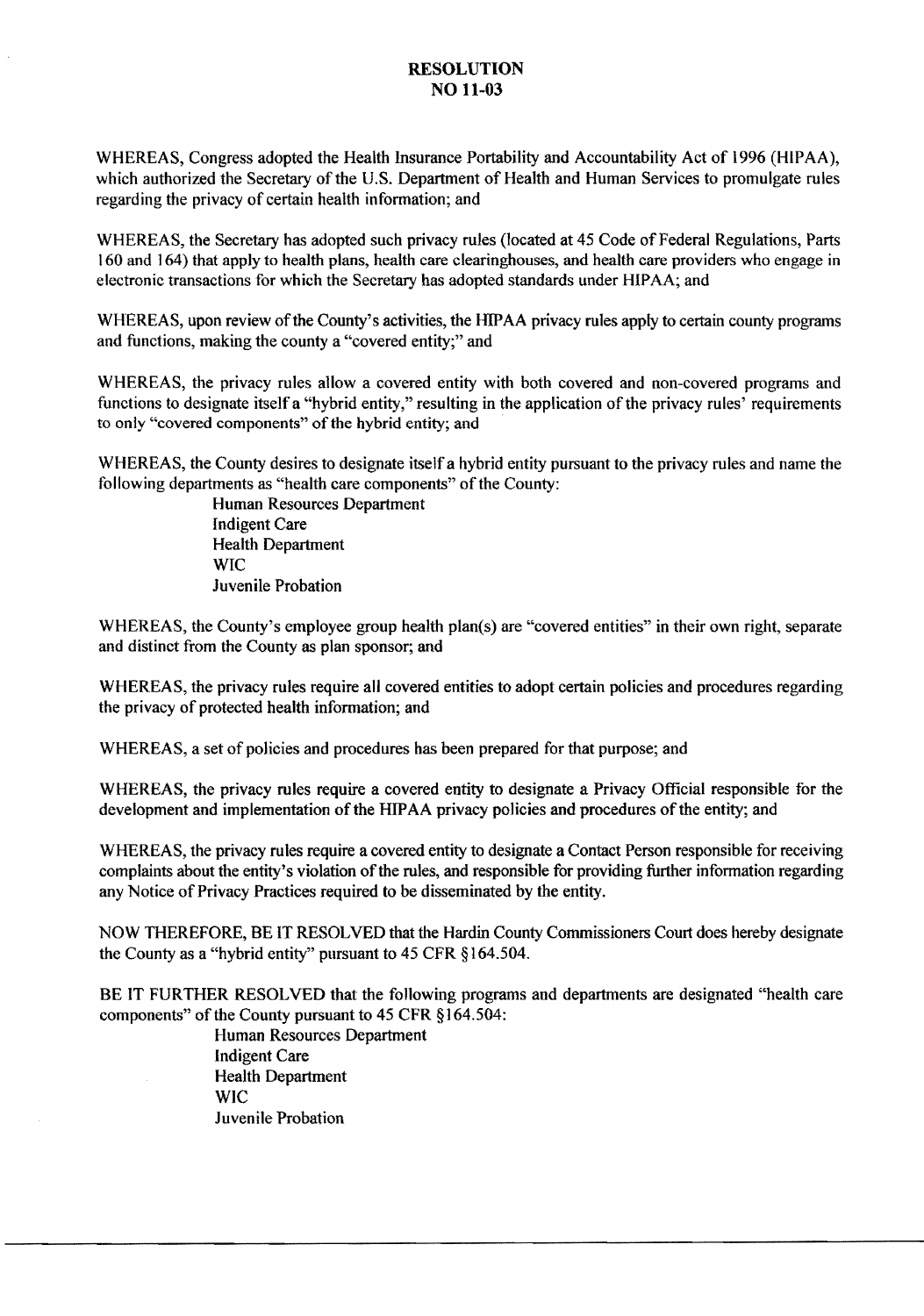BE IT FURTHER RESOLVED that the Commissioners Court does hereby adopt the attached policies and procedures pursuant to 45 CFR §164.530, to be applicable to all health care components of the County that are performing covered functions and to the County's employee group health plan, effective April 14, 2003.

BE IT FURTHER RESOLVED that the Commissioners Court does hereby designate the following to serve as the Privacy Officer/Contact Person responsible for receiving complaints

> Hardin County Health Plan Rose Stewart Indigent Care Lynda Davis<br>
> Health Department Margaret Go Juvenile Probation Monica Kelley

Health Department Margaret Gore Toy Akridge<br>WIC Mary Adams Toy Akridge **Mary Adams**-Toy Akridge

Signed this  $14<sup>th</sup>$  day of April, 2003

Billy Caraway Kent Pelt

County Judge

County studge<br>Bib Burgess

Comm Pct#J

Pat Metollian

Pat McGallion Comm Pct#2

Comm Pct #3

Kent Pelt<br>Comm Pct #3<br>Comm Pct #3<br>Bobby Franklin

, Attest  $\forall$ ler da Alstã

Glenda Alston County Clerk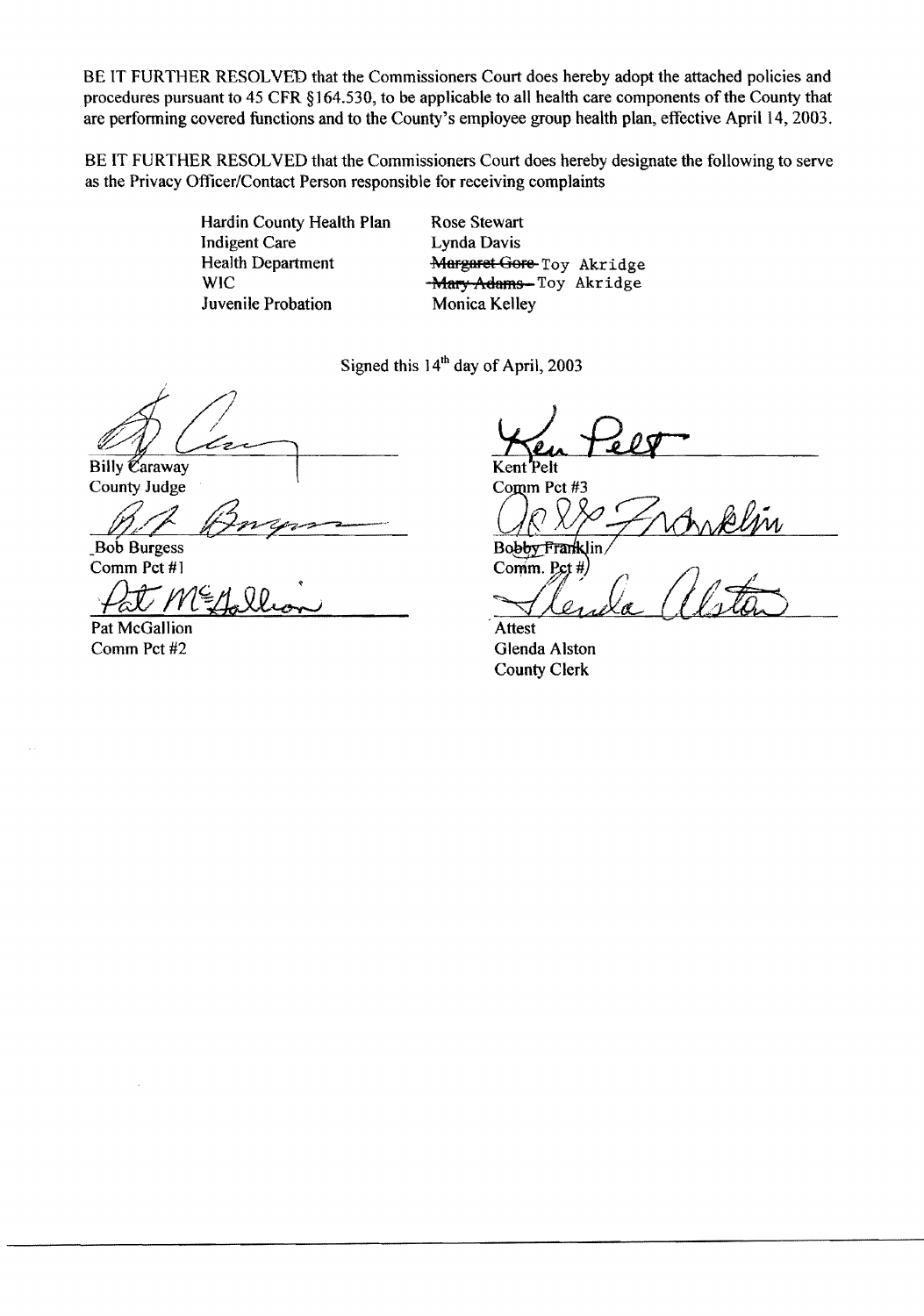# **HARDIN COUNTY - HUMAN RESOURCE DEPARTMENT HIPAA POLICIES**

# **WORKFORCE PRIVACY TRAINING**

Effective Date: April 14, 2003

#### **POLICY**

The Hardin County Human Resource Department provides privacy training for all employees who perform health plan functions and have contact with participants' Protected Health Information ("PHI").

#### **PROCEDURE**

1. All current employees who perform health care functions received training regarding the requirements of the HIPAA Privacy Rule by April 14, 2003.

2. All new employees who perform health care functions receive privacy training as part of their initial training.

3. All employees who perform health care functions and who change positions will receive new privacy training as appropriate at the time of the change.

4. Documentation of privacy training is maintained by the Privacy Officer according to the requirements of the Privacy Rule.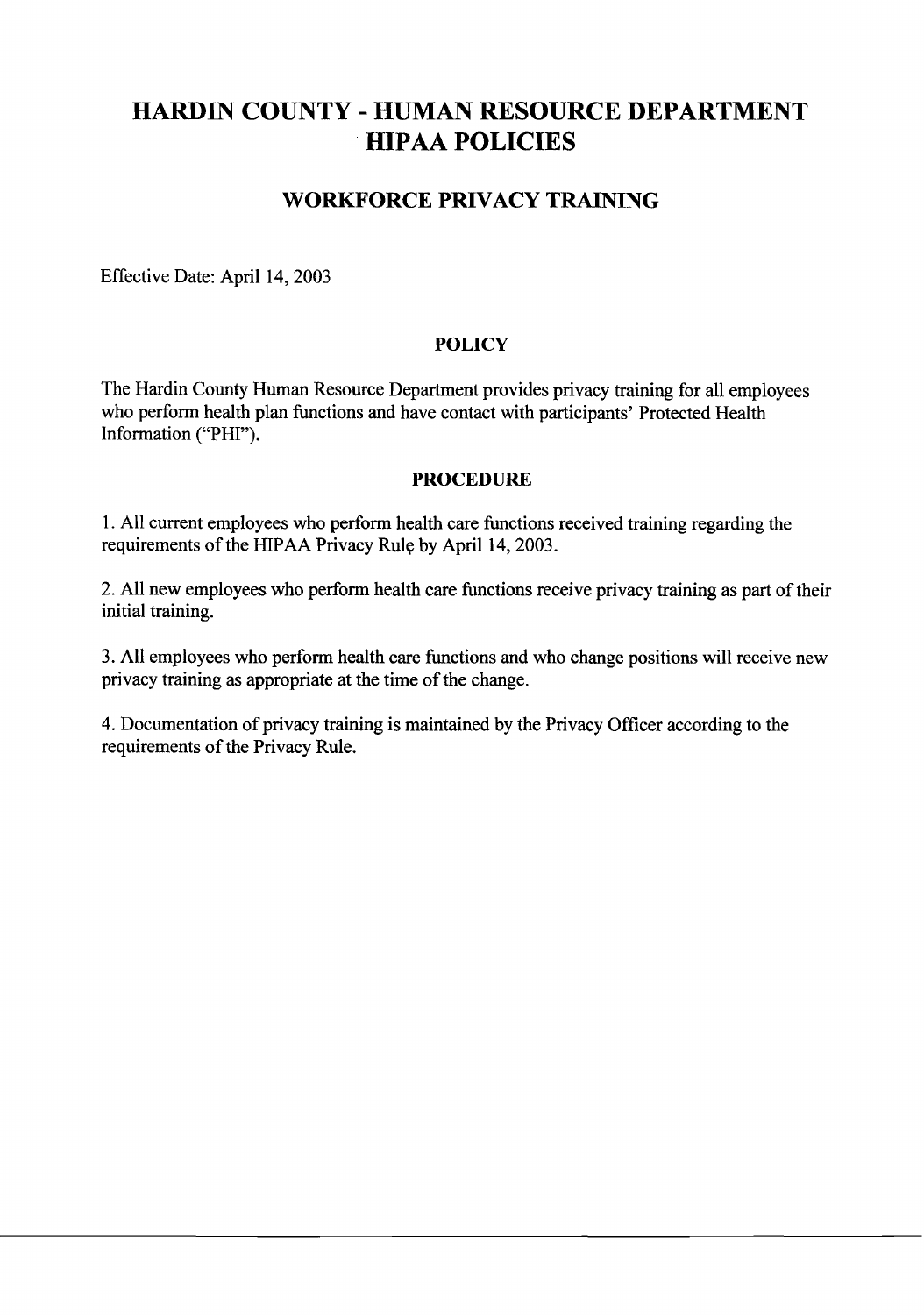## COUNTY OF HARDIN - HUMAN RESOURCE DEPARTMENT PRIVACY POLICIES AND PROCEDURES

## 1. GENERAL PRINCIPLES

The Human Resource Dept. is committed to protecting the privacy of member protected health information in accordance with federal and state regulations consistent with the delivery of a quality health plan. These policies and procedures of the County of Hardin Health Plan implement privacy protections in accordance with the Health Insurance Portability and Accountability Act of 1996, Privacy Regulations, (Privacy Regulations) promulgated by the Secretary of the U. S. Department of Health and Human Services at 45 C.F.R. Subtitle A, Subchapter C.

#### II. PURPOSE AND SCOPE

The purpose and scope of these policies and procedures is to delineate the privacy policies of the health plan and the procedures for implementing these policies to attain compliance with the Privacy Regulations.

#### III. PROTECTED HEALTH INFORMATION DEFINITION:

Protected health information ("PHI") is any individually identifiable health information that is transmitted or maintained in any form, including demographic information collected from an individual, and

- 1. That identifies the individual; or
- 2. With respect to which there is a reasonable basis to believe the information can be used to identify the individual.

#### IV. DESIGNATION OF PRIVACY OFFICER

A. The Privacy Officer for the health plan is:

Rose Stewart, Privacy Officer POBox 817 Kountze, TX 77625 (409) 246-5164

B. The Privacy Officer has overall responsibility for administering the policies and procedures to assure compliance with the Privacy Regulations. Additionally, the Privacy Officer is the designated authority to receive and process: (l) complaints, (2) requests for communications by alternative means or alternative locations (confidential communications), (3) subpoenas and other requests from judicial authorities, and (4) other correspondence and matters related to the privacy of PHI.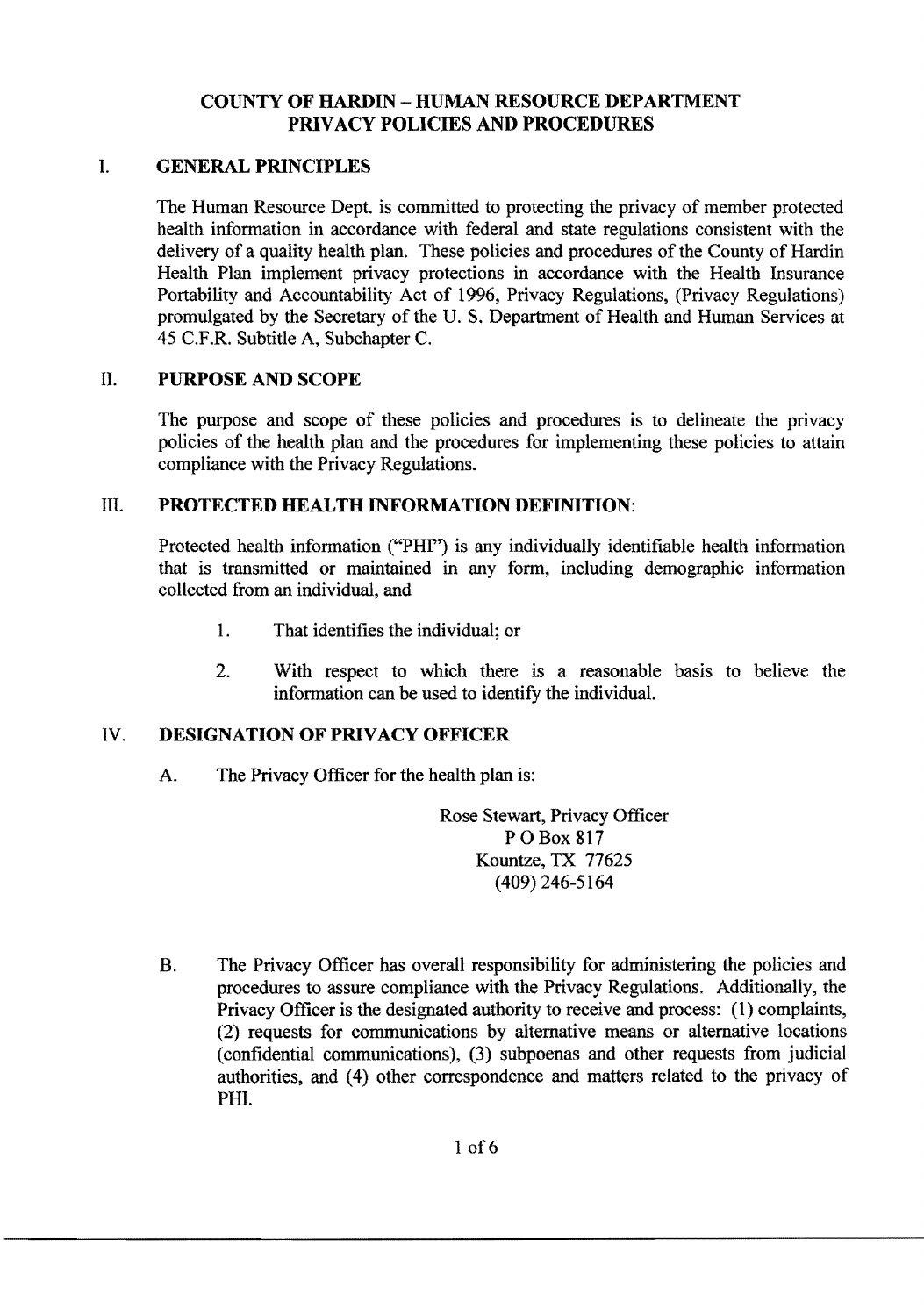#### C. Complaint Filing Procedures

The Privacy Officer is designated to receive complaints filed with the health plan regarding the health plan's policies and procedures and its compliance with those policies and procedures. Complaints must be filed in writing and directed to the Privacy Officer. The writing must contain a description of the complaint and an explanation of the circumstances surrounding the complaint. The health plan is not required to respond to complaints, but the Privacy Officer shall be responsible for documenting receipt of a complaint and any resolution.

Complaints may also be filed with the Secretary of the U.S. Department of Health and Human Services (referred to herein as the Secretary). **No retribution or negative action will be taken or tolerated because a member files a complaint with the health plan or the Secretary.** 

# V. **NOTICE OF PRIVACY PRACTICES - SYNOPSIS**

- A. Each subscriber will receive a Notice of Privacy Practices ("the Notice") from the health plan thru the Human Resource Department.
- B. The health plan requires each business associate to adopt the health plan's Privacy Policies and Procedures or a similar set of policies and procedures that meet the same objectives required by the Privacy Regulations.
- C. The plan sponsor will only receive limited PHI and only for the purpose of plan administration functions, including funding benefits and determining the health and viability of the health plan. The plan sponsor has certified that, among other actions, it has limited the access to PHI to relevant personnel and that PHI will not be used in any employment action or in connection with any other plan sponsor benefit.

# VI. **RETENTION OF DOCUMENTATION**

Documentation required by the Privacy Regulations, shall be maintained for six (6) years from the date a document is created or the date when it was last in effect, whichever is later, beginning with the required compliance date of the Privacy Regulations.

# VII **DISCLOSURES OF PROTEDTED HEALTH INFORMATION**

When the Human Resource Department receives an authorization for disclosures of PHI from another entity or person, the Privacy Officer will review the authorization to detennine: (1) that it is a valid authorization pursuant to Section 164.508 of the Privacy Regulations, and (2) the minimum amount of infonnation that is necessary to disclose to comply with the authorization.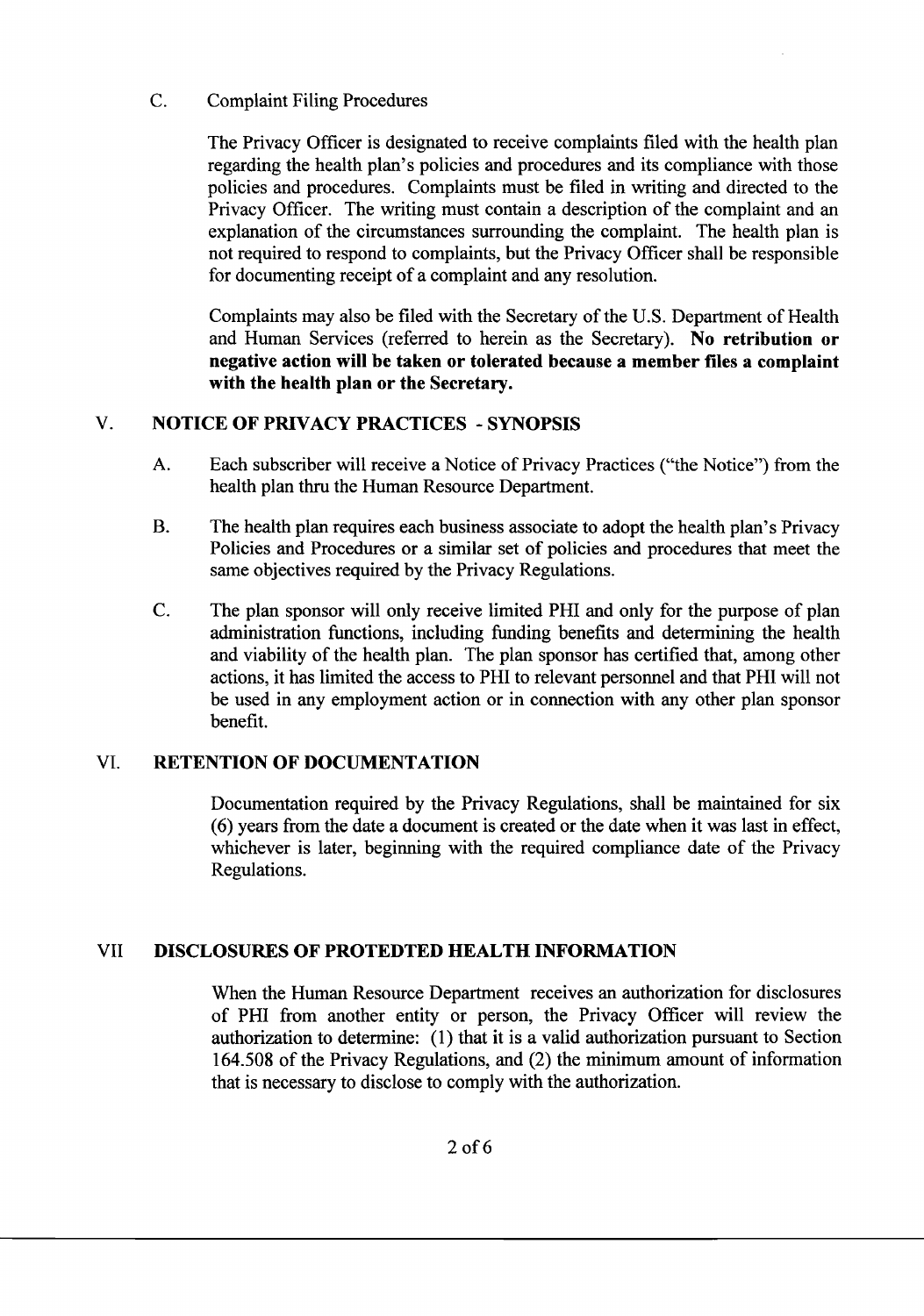# VII. **PROCEDURE FOR SENDING PHI VIA FAX:**

- 1. FAX machine used for PHI is located in the Human Resource Department.
- 2. Included at the bottom of the fax coversheet is a warning: "IMPORTANT WARNING: This message is intended for the use of the person or entity to which it is addressed and may contain information that is privileged and confidential, the disclosure of which is governed by applicable law. If the reader of this message is not the intended recipient, or the employee or agent responsible to deliver it to the intended recipient, you are hereby notified that any dissemination, distribution, or copying of this information is STRICTLY PROHIBITED. If you have received this message by error, please notify us immediately and destroy the related message."
- 3. In addition to the warnings described in (2), the fax coversheet contains standard information including:
	- a. Date and time of the fax,
	- b. Sender's name, address, telephone number and fax number,
	- c. The authorized recipient's name, telephone number and fax number, and
	- d. Number of pages transmitted
- 4. Staff shall make certain the fax transmittal has received the proper authorization as required by law.
- 5. Faxing of sensitive health information, such as that dealing with mental health, chemical dependency, sexually transmitted diseases, HIV or other highly personal information, is prohibited without supervisor approval.
- 6. When expecting the arrival of a fax containing PHI, coordinate with the sender whenever possible so the faxed document can be promptly retrieved upon arrival.
- 7. As with other PHI that arrives in the mail or by other means, make sure faxes that contain PHI are placed in the designated secure/confidential location when they are delivered, and not left in an in-box that is in full view of passers-by.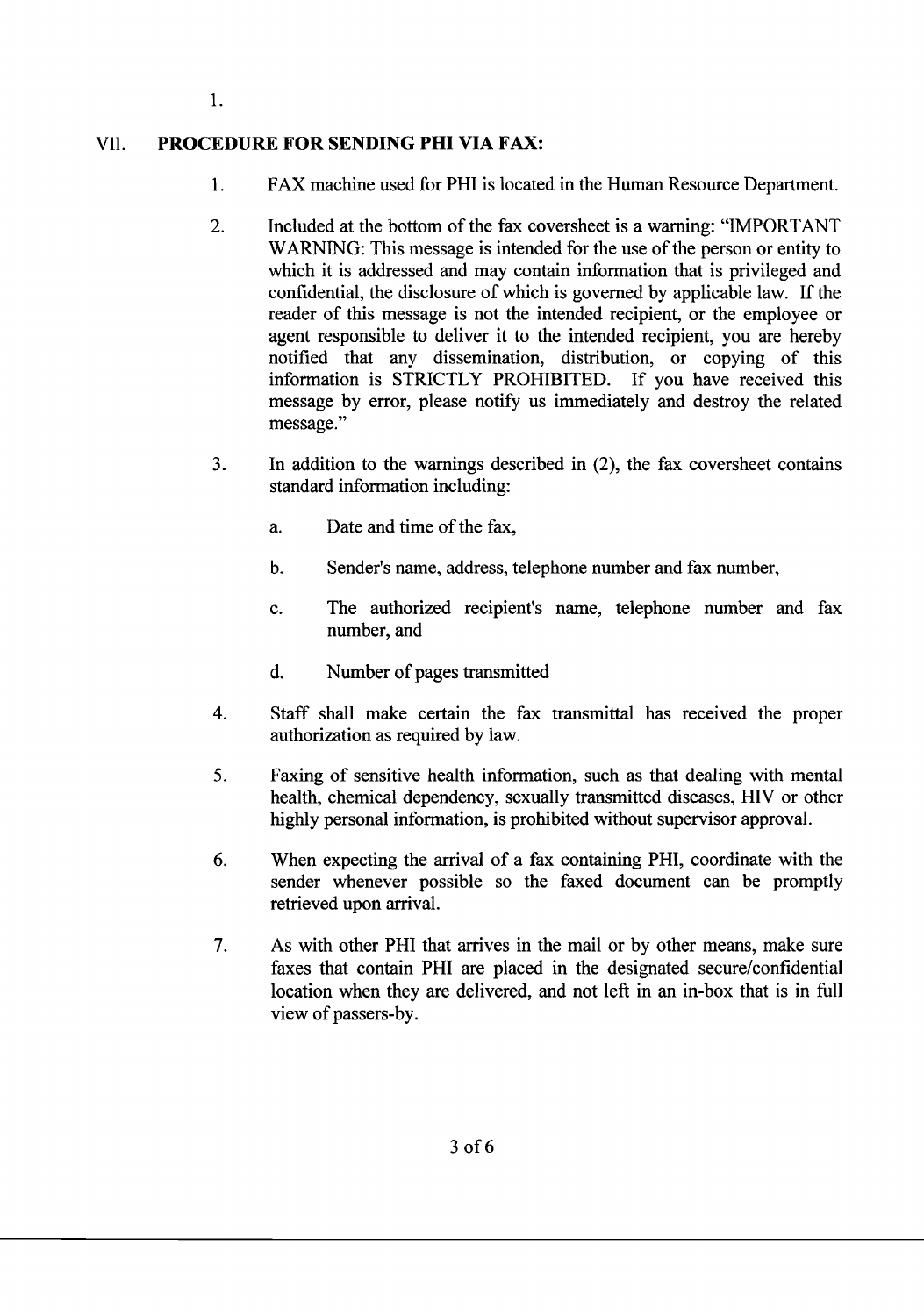- 8. Confirm the accuracy of fax numbers. It should be presumed the fax numbers provided by business associates are correct and secure. The numbers provided by recipients generally may be relied upon as valid. If there is reason to believe a number is not valid or security is suspect, the number, or security of recipient machines, should be checked by calling the intended recipients to double~check the numbers.
- 9. In instances where faxes are regularly sent to the same recipients, program these fax numbers into your machine's memory, using the speed~dial numbers. Programmed numbers should be tested at regular intervals (but at least monthly).
- 10. Make sure fax machine prints a confirmation of each outgoing transmission and require machine operators to: (a) make sure the intended destination matches the number on the confirmation, and (b) staple the confirmation to the document that was faxed.
- 11. In the event of a misdirected fax, be sure that improperly faxed documents are either immediately returned or destroyed by the recipient. Document that the fax was misrouted and take (and document) steps to prevent a reoccurrence of the error.
- 12. As with all other paper documents that contain PHI, faxes that contain PHI are handled and stored in the regular secure manner and shredded when they have outlived their usefulness.
- 13. Train new employees, and provide periodic retraining for existing employees, on the policies and procedures for using the fax machine to transmit and receive PHI

#### VIII. **PROCEDURE FOR SENDING AND RECEIVING EMAIL CONTAINING PHI.**

- a. Before sending PHI via email the email address and recipient should be verified.
- b. E-mails containing PHI should be deleted from the system after they are no longer required.
- c. Where possible verification the recipient received the email should be obtained.
- d. The email shall contain a notice that the email contains PHI.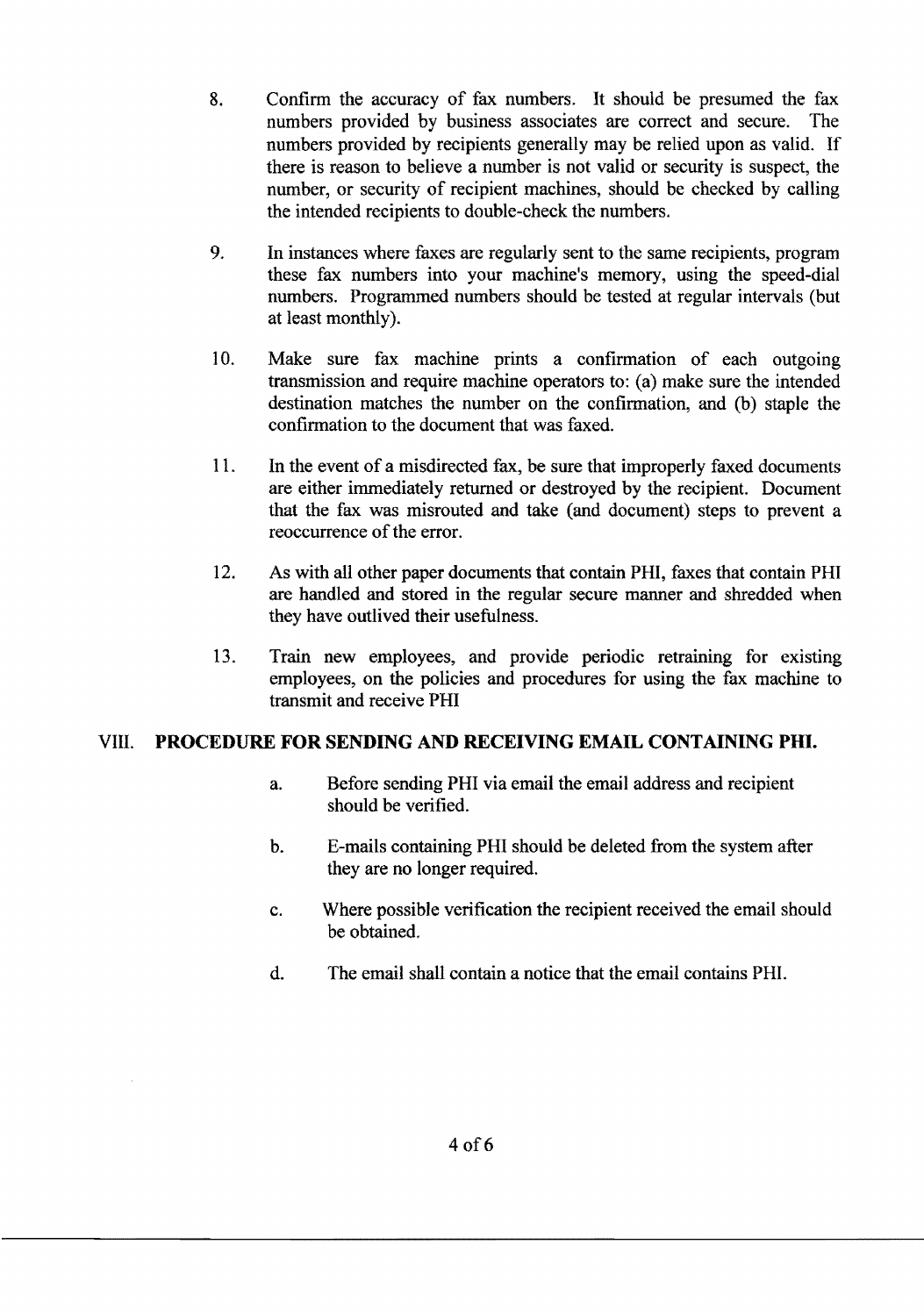## IX. **CONVERSATIONS CONCERNING PHI.**

- A. Employees should conduct conversations concerning PHI in a manner that limits the risk of inadvertent disclosure of PHI through casual overhearing. Some conversations because of sensitive nature of the PHI or concerns by the member of inadvertent disclosure may only be possible in a private office or other private location.
- B. Personnel initiating conversations or phone calls concerning PHI should be aware of their surroundings. For example a call concerning PHI made by a HR specialist to a business associate to discuss whether a diagnosis supports a certain medical procedure should not make the call from the reception area with the waiting area full of employees with questions.
- C. Personnel initiating a call concerning PHI should be aware of the surroundings of the call recipient. Inquiry may need to be made as to whether the recipient can converse without significant danger of PHI being inadvertently disclosed to individuals in the immediate area of the call recipient.
- D. When plan members initiate discussion of PHI with plan personnel, the plan personnel shall be cognizant of the potential for inadvertent disclosure of PHI when discussion takes place in reception or common areas of offices. Plan personnel shall move appropriate conversations to offices or other quieter locations that reduce the potential for inadvertent disclosure.

# X. **TRAINING**

A. Policy:

All personnel in the Human Resource Department shall be trained in the requirements of protecting, using and disclosing PHI.

- B. Procedures:
	- 1. Training shall consist of content sufficient to provide:
		- a. An overview of HIPAA and the Privacy Regulations
		- b. Detailed training on the policies and procedures relevant to the person's responsibilities.
- C. New employees and employees changing assignments with exposure to PHI will be required to undergo relevant privacy training as a condition of their assuming their responsibilities.
- D. A log shall be maintained that tracks the initial training given to all employees, as well as updates and in-service refresher training modules.